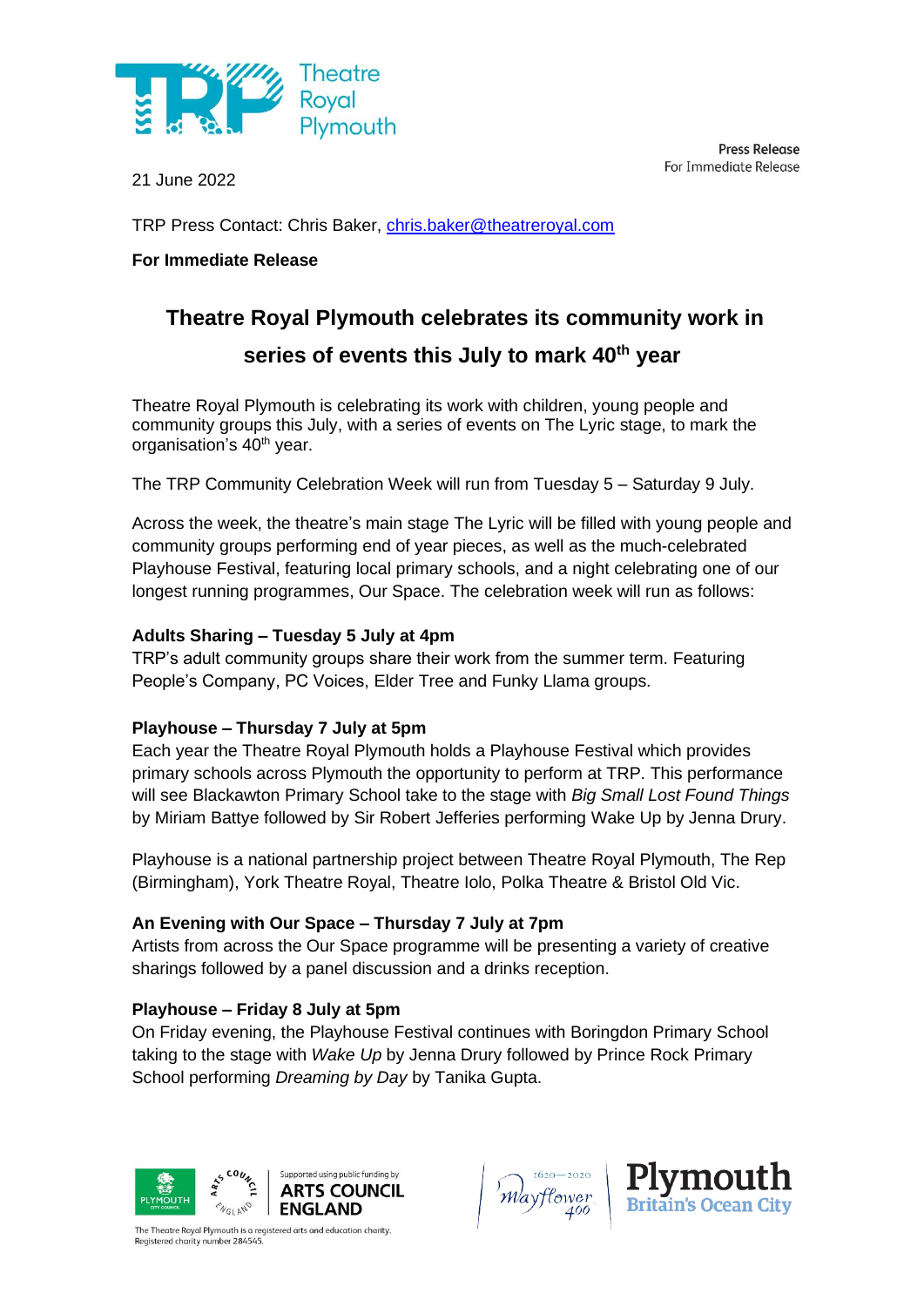

#### **Young Company Sharing – Saturday 9 July at 11am**

The Young Company's 5–11-year-olds share their work from the summer term. Featuring YC Acting 5-7, YC Acting 8-11, YC Dance 8-12, Dare to Dazzle and an extract from the YC Playhouse show *Cross Words*.

#### **Young Company Hubs Sharing – Saturday 9 July at 3pm**

Young Company groups from across the city take over The Lyric to share their work. Featuring Young Company groups from All Saints Academy Plymouth, Marine Academy Plymouth, Torbridge High, Lipson Academy and Saltash.net.

#### **Young Company Sharing – Saturday 9 July at 6pm**

The Young Company's 11–25-year-olds share their work. Featuring YC Acting 11-13, YC Acting 13-15, YC Acting 15-18, YC Acting 18-25, YC Create and YC Airborne.

Jane Pawson, Head of Learning at Theatre Royal Plymouth, said: *"The opportunity to perform on The Lyric stage means so much to so many people. We're delighted to be able to offer an opportunity for people that engage in our projects here at TRP to share their work with each other and their friends and family. Across the week, 32 groups will take to the stage and share a snapshot of their experiences here with us."*

Funky Llama participant George said: *"I'm so excited to perform on The Lyric, it's going to be amazing!"*

Zach is part of Young Company Hubs, one of the groups performing. He said: *"For me, this is such a big achievement, to follow shows like Les Misérables, which is one of my all-time favourites. To be given the chance to perform on that stage is really, really exciting."*

Our Space member Berni said: *"It's going to be a proud moment and a dream come true to perform my own work that came from a really dark place and prove that anyone can do it."*

Booking will be available from [Theatre Royal Plymouth's website](http://theatreroyal.com/) soon. Tickets will be free for all events, except Playhouse on Thursday 7 and Friday 8 July.

#### **ENDS**

For further information please contact the Media and Communications team on [public.relations@theatreroyal.com](mailto:public.relations@theatreroyal.com) / 01752 230439

**Theatre Royal Plymouth (TRP)** is a registered charity providing art, education and community engagement in Plymouth and across the region. It engages and inspires with the aim of touching lives. Theatre Royal Plymouth presents a year-round programme of world class productions on all scales as the South West's principal centre for performing arts.







The Theatre Royal Plymouth is a registered arts and education charity. Registered charity number 284545